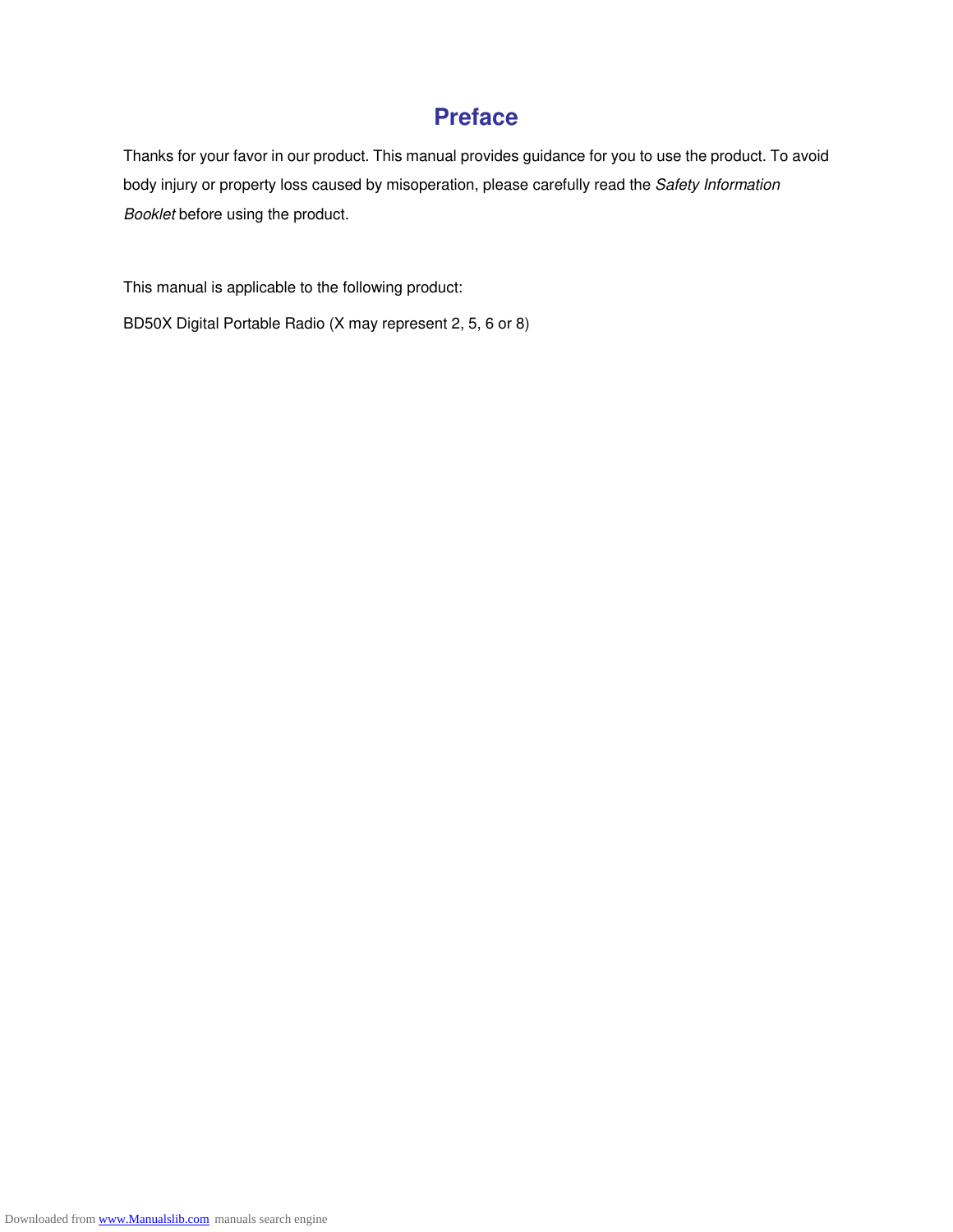### **Copyright Information**

Hytera is the trademark or registered trademark of Hytera Communications Corporation Limited (the Company) in PRC and/or other countries or areas. The Company retains the ownership of its trademarks and product names. All other trademarks and/or product names that may be used in this manual are properties of their respective owners.

The product described in this manual may include the Company's computer programs stored in memory or other media. Laws in PRC and/or other countries or areas protect the exclusive rights of the Company with respect to its computer programs. The purchase of this product shall not be deemed to grant, either directly or by implication, any rights to the purchaser regarding the Company's computer programs. Any of the Company's computer programs may not be copied, modified, distributed, decompiled, or reverse-engineered in any manner without the prior written consent of the Company**.**

#### **Disclaimer**

The Company endeavors to achieve the accuracy and completeness of this manual, but no warranty of accuracy or reliability is given. All the specifications and designs are subject to change without notice due to continuous technology development. No part of this manual may be copied, modified, translated, or distributed in any manner without the prior written consent of the Company.

We do not guarantee, for any particular purpose, the accuracy, validity, timeliness, legitimacy or completeness of the Third Party products and contents involved in this manual.

If you have any suggestions or would like to learn more details, please visit our website at: http://www.hytera.com.

#### **FCC Statement**

This equipment has been tested and found to comply with part 90 of FCC Rules.

communicat ions. However, there is no guarantee that interference will not occur in a particular if not installed and used in accordance with the instructions, may cause harmful interference to radio installation. This equipment generates and can radiate radio frequency energy and, if not installed and These limits are designed to provide reasonable protection against harmful interference in a residential installation. If this equipment does cause harmful interference to radio or television reception, which can be determined by turning the equipment off and on, the user is encouraged to try to correct.

The interference by one or more of the following measures:

- Reorient or relocate the receiving antenna. Increase the separation between the equipment and receiver.
- Connect the equipment into an outlet on a circuit different from that to which the receiver is connected.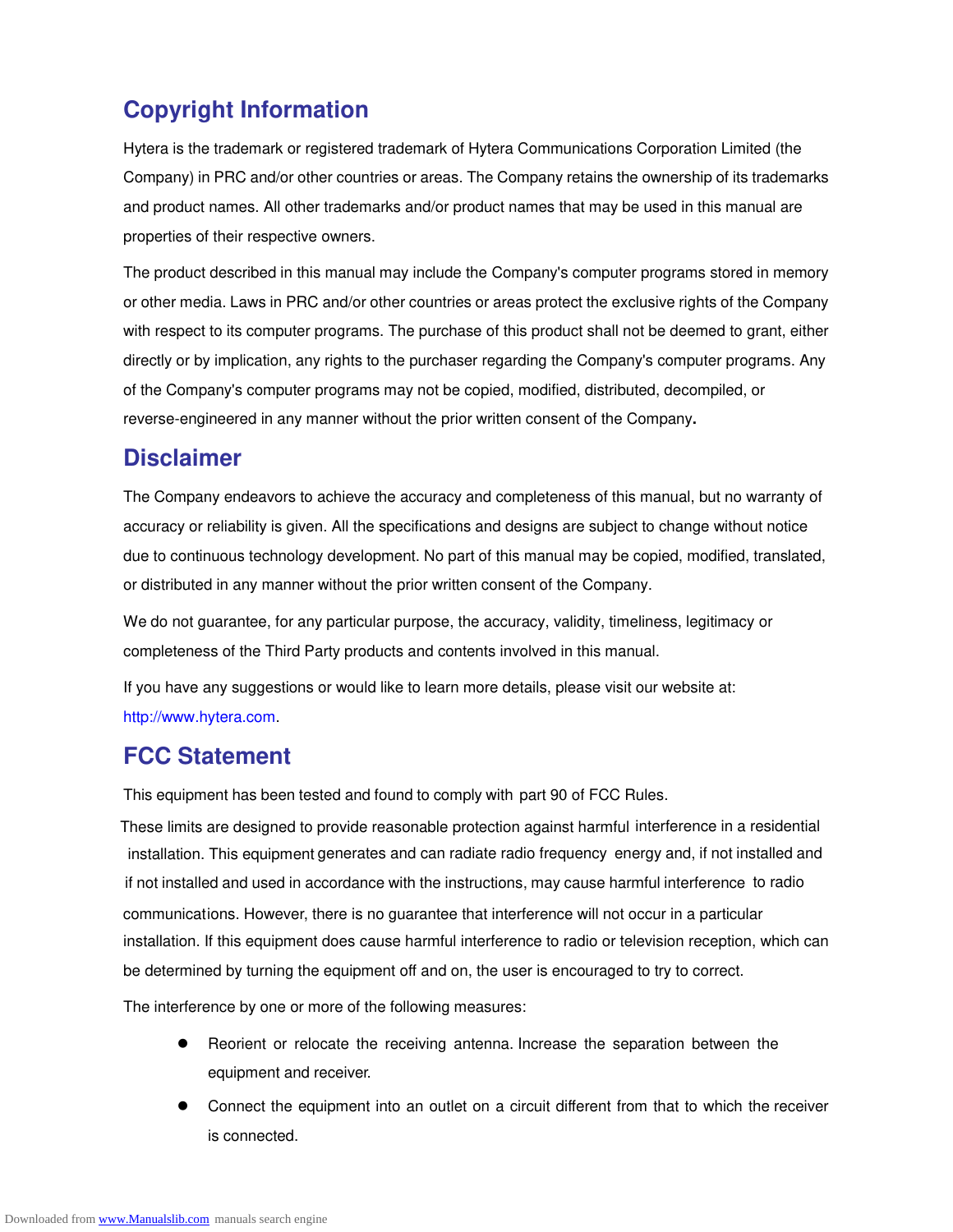Consult the dealer or an experienced radio/TV technician for help.

Operation is subject to the following two conditions: 1. This device may not cause harmful interference, and 2. This device must accept any interference received, including interference that may cause undesired operation.

Note: Changes or modifications to this unit not expressly approved by the party responsible for compliance could void the user's authority to operate the equipment.

#### **Compliance with RF Exposure Standards**

Hytera's portable radio complies with the following RF energy exposure standards and guidelines:

- United States Federal Communications Commission, Code of Federal Regulations; 47 CFR § 1.1307, 1.1310 and 2.1093
- American National Standards Institute (ANSI) / Institute of Electrical and Electronic Engineers (IEEE) C95. 1:2005; Canada RSS102 Issue 5 March 2015.
- Institute of Electrical and Electronic Engineers (IEEE) C95.1:2005 Edition

#### **RF Exposure Compliance and Control Guidelines and**

#### **Operating Instructions**

To control your exposure and ensure compliance with the occupational/controlled environment exposure limits always adhere to the following procedures.

Guidelines:

- Do not remove the RF Exposure Label from the device.
- User awareness instructions should accompany device when transferred to other users.
- Do not use this device if the operational requirements described herein are not met.

Operating Instructions:

- Transmit no more than the rated duty factor of 50% of the time. To transmit (talk), push the Push-To-Talk (PTT) button. To receive calls, release the PTT button. Transmitting 50% of the time, or less, is important because this radio generates measurable RF energy exposure only when transmitting (in terms of measuring for standards compliance).
- Hold the radio in a vertical position in front of face with the microphone (and the other parts of the radio, including the antenna) at least one inch (2.5 cm) away from the nose. Keeping the radio at the proper distance is important because RF exposures decrease with distance from the antenna. Antenna should be kept away from eyes.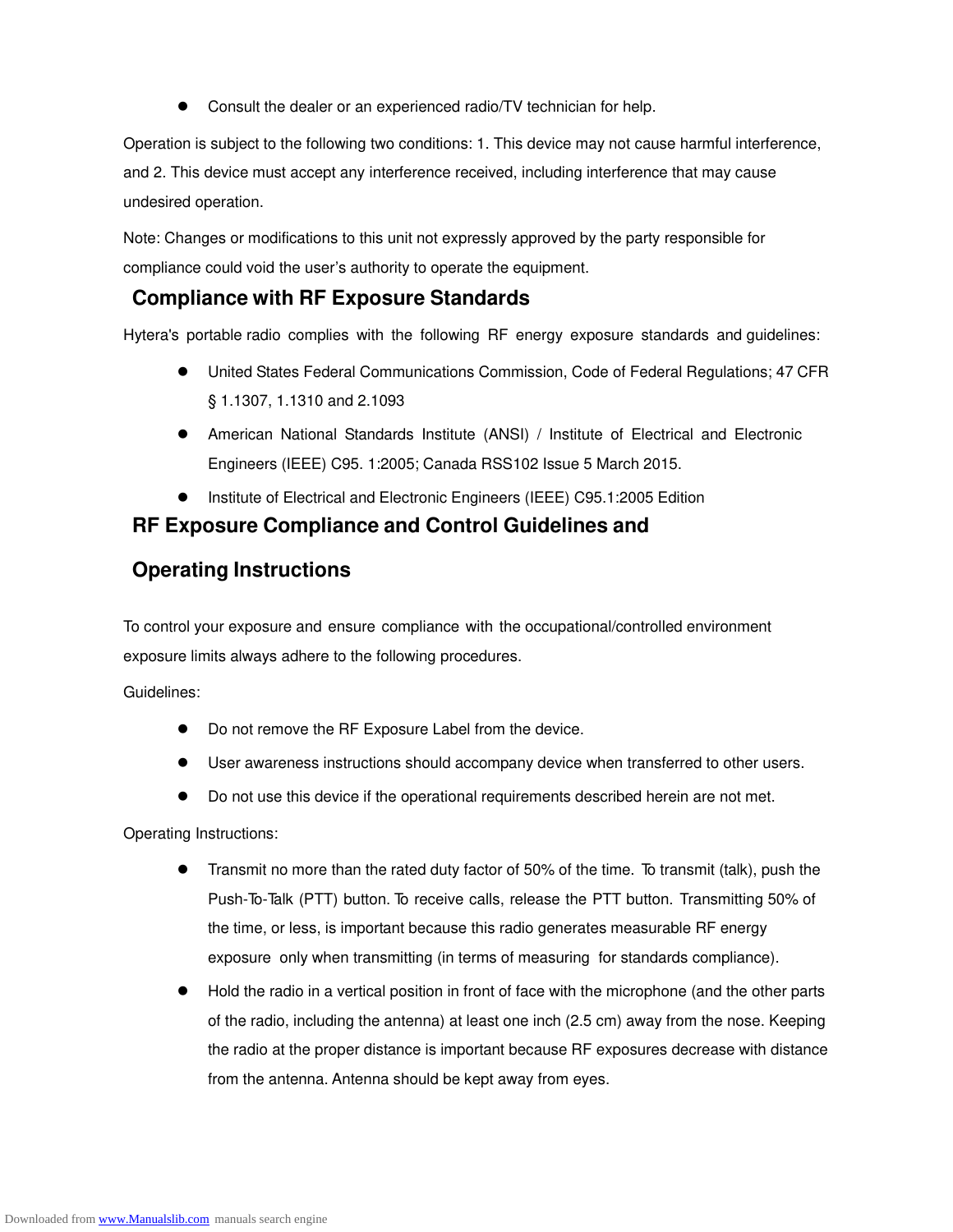- When worn on the body, always place the radio in a Hytera's approved clip, holder, holster, case, or body harness for this product. Using approved body-worn accessories is important because the use of Hytera's or other manufacturer's non-approved accessories may result in exposure levels, which exceed the FCC's occupational/controlled environment RF exposure limits.
- If you are not using a body-worn accessory and are not using the radio in the intended use position in front of the face, then ensure the antenna and the radio are kept at least 2.5 cm (one inch) from the body when transmitting. Keeping the radio at the proper distance is important because RF exposures decrease with increasing distance from the antenna.
- Use only manufacturer's name approved supplied or replacement antennas, batteries, and accessories. Use of non-manufacturer-name approved antennas, batteries, and accessories may exceed the FCC RF exposure guidelines.
- Contact your local dealer for the optional accessories of the product.

#### **IC Statement**

The device has been tested and compliance with SAR limits, users can obtain Canadian information on RF exposure and compliance

Après examen de ce matériel aux conformité aux limites DAS et/ou aux limites d'intensité de champ RF, les utilisateurs peuvent sur l'exposition aux radiofréquences et la conformité and compliance d'acquérir les informations correspondantes

This device complies with Industry Canada license-exempt RSS standard(s). Operation is subject to the following two conditions:

- (1) this device may not cause interference, and
- (2) this device must accept any interference, including interference that may cause undesired operation of the device.

Le présent appareil est conforme aux CNR d'Industrie Canada applicables aux appareils radio exempts de licence. L'exploitation est autorisée aux deux conditions suivantes: (1) l'appareil ne doit pas produire de brouillage, et (2) l'utilisateur de l'appareil doit accepter tout brouillage radioélectrique subi, même si le brouillage est susceptible d'en compromettre le fonctionnement

#### **EU Regulatory Conformance**

As certified by the qualified laboratory, the product is in compliance with the essential requirements and other relevant provisions of the following directives:

- 1999/5/EC or 2014/53/EU
- 2006/66/EC
- 2011/65/EU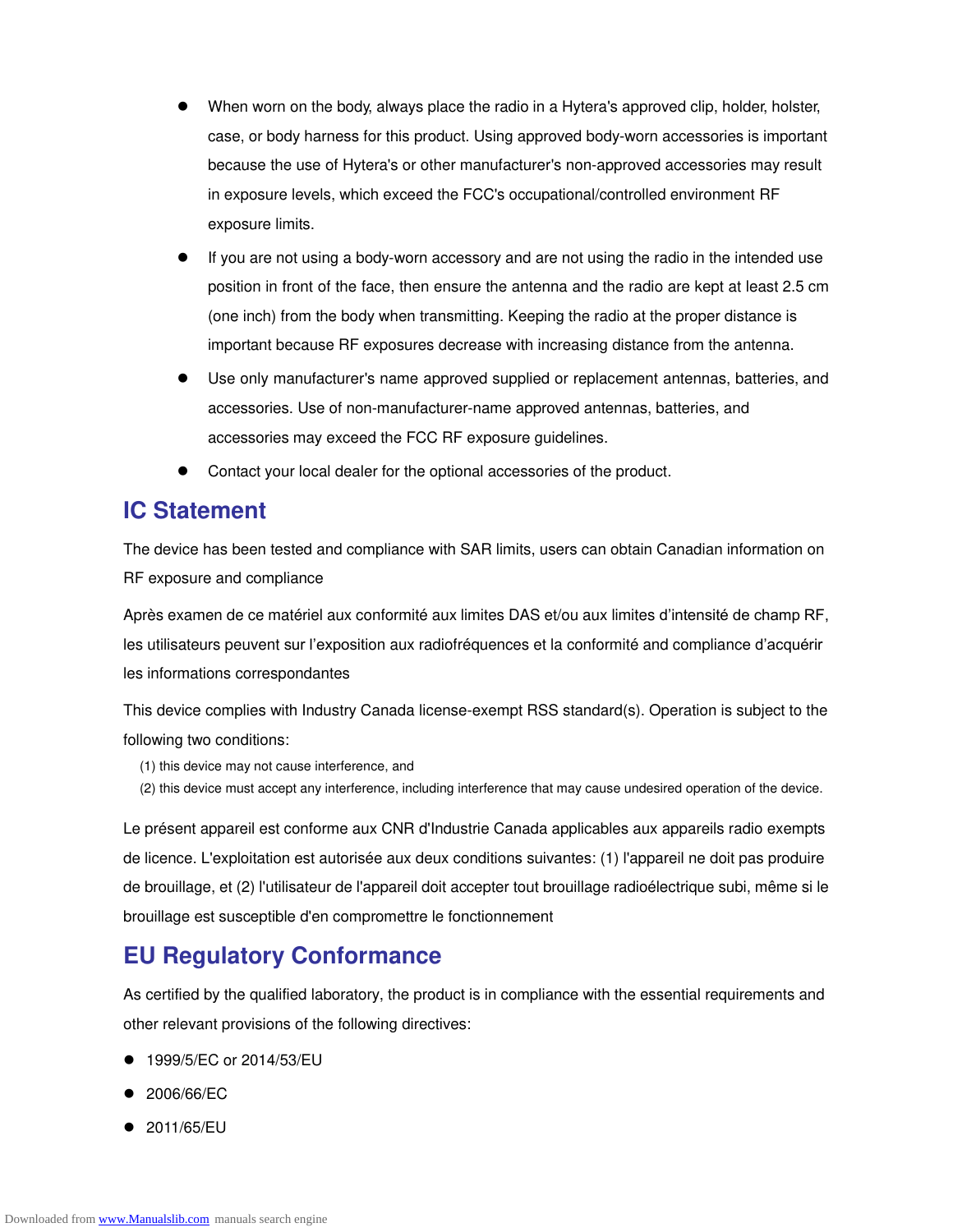#### ● 2012/19/EU

Please note that the above information is applicable to EU countries only.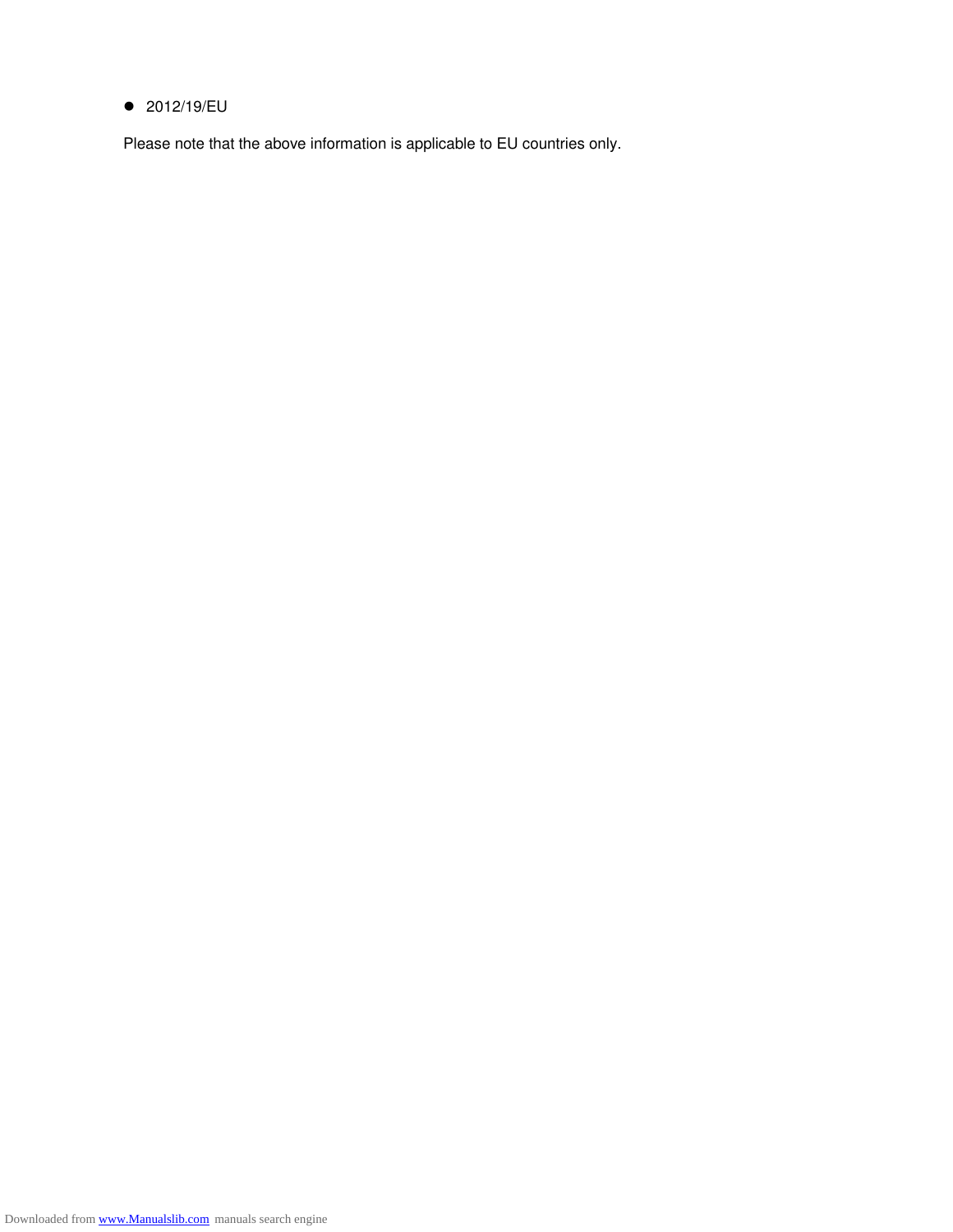# **1. Items in the Package**

Please unpack carefully and check if all items listed below are received. If any item is missing or damaged, please contact your dealer.

| Item           | <b>Quantity (PCS)</b> | <b>Item</b>       | <b>Quantity (PCS)</b> |
|----------------|-----------------------|-------------------|-----------------------|
| Radio          |                       | Antenna           |                       |
| <b>Battery</b> |                       | <b>Belt Clip</b>  |                       |
| Charger        |                       | Strap             |                       |
| Power Adapter  |                       | Documentation Kit |                       |



The frequency band is marked on the label of antenna; if it is unavailable there, see the label on the radio.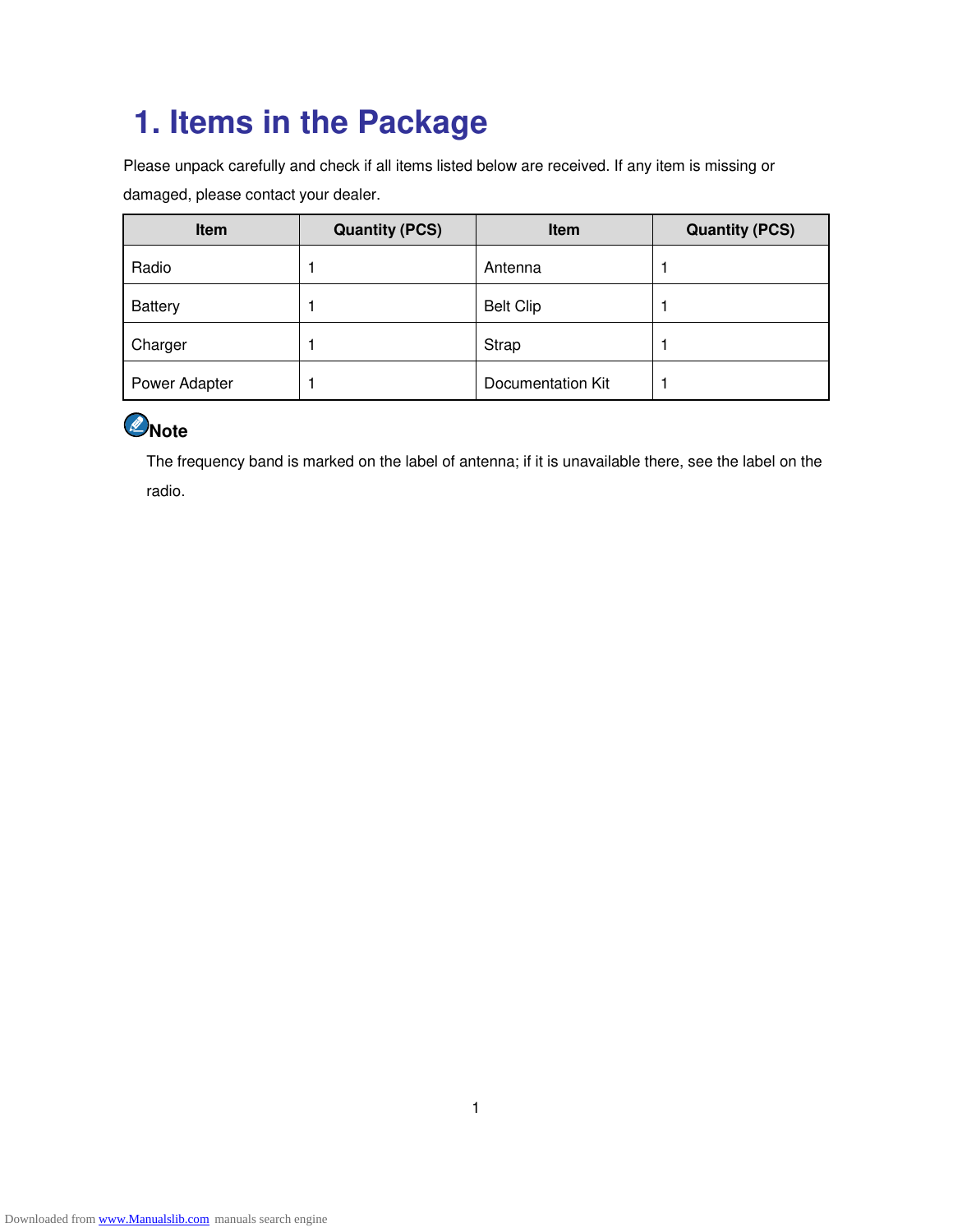# **2. Product Overview**

## **2.1 Product Controls**



## $\bigcirc$  Note

For your convenience, you may request your dealer to program the **SK** as the shortcut to a radio feature.

### **2.2 LED Indication**

| <b>LED Indicator</b>  | <b>Radio Status</b>                                                                                                                                         |
|-----------------------|-------------------------------------------------------------------------------------------------------------------------------------------------------------|
| Flashes green         | Being turned on.                                                                                                                                            |
| Glows green           | Receiving.                                                                                                                                                  |
| Glows red             | Transmitting.                                                                                                                                               |
| Flashes orange slowly | Scanning.                                                                                                                                                   |
| Glows orange          | Call hang time: No voice is being transmitted or received on the channel<br>during a call. Within such a period, you can hold down the PTT key to<br>speak. |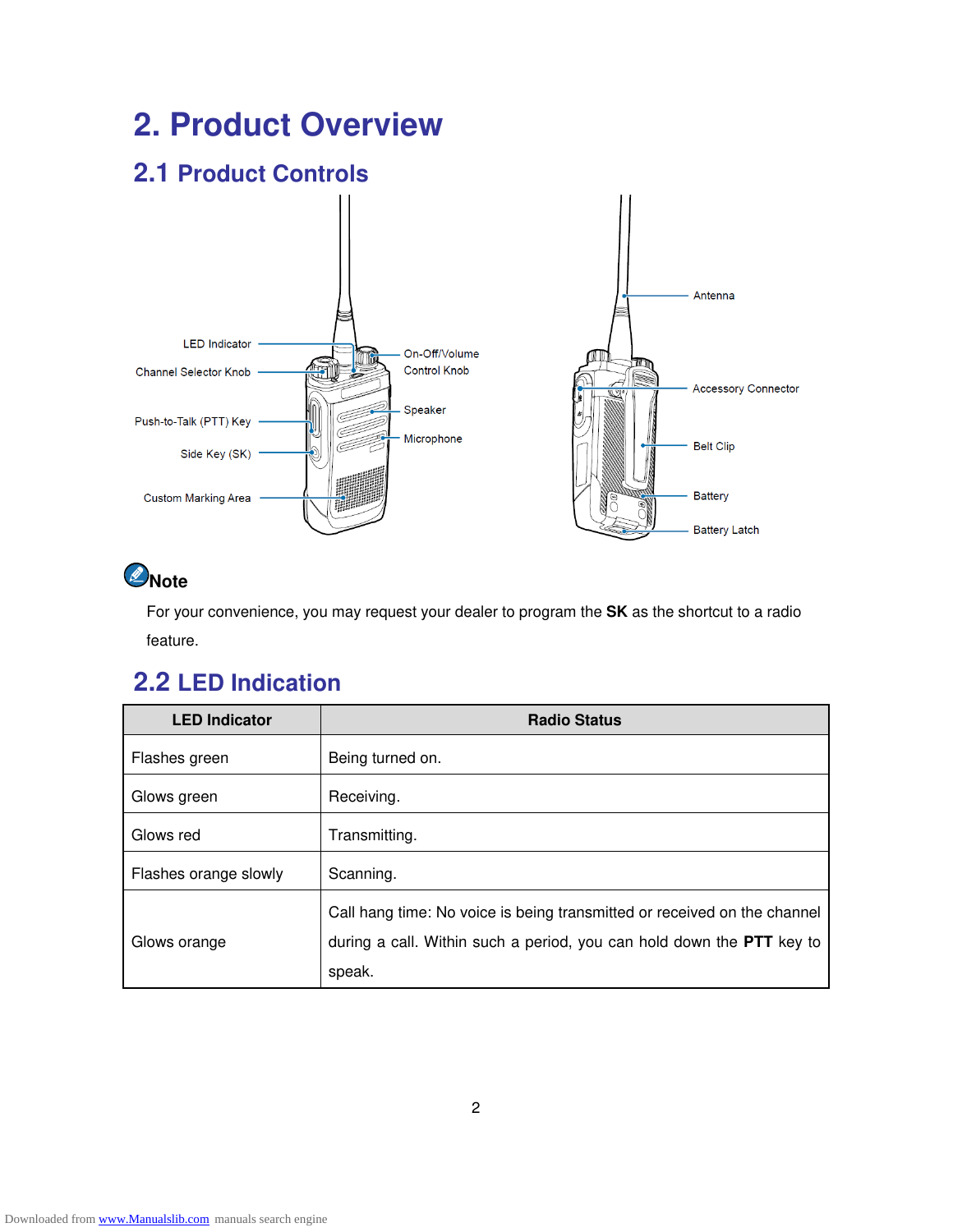# **3. Before Use**

#### **3.1 Attaching the Antenna**

**Step 1** Place the antenna in its receptacle.

**Step 2** Rotate the antenna clockwise.

#### **ZD**Caution

Do not hold the radio by its antenna; otherwise, the radio performance may be reduced and the life span of the antenna may be shortened.

#### **3.2 Attaching the Battery**

**Step 1** Insert the top end of the battery into the top of the battery slot.

**Step 2** Press the bottom end of the battery until the latch snaps into place.

### *<u></u>*Note

To remove the battery, make sure that the radio is turned off, and then slide the battery latch upwards to unlock the battery.

#### **3.3 Attaching the Belt Clip**

- **Step 1** Unfasten the two screws on the back of the radio.
- **Step 2** Align the screw holes on the belt clip with those on the back of the radio.
- **Step 3** Tighten the screws.

#### **3.4 Attaching the Accessories**

**Step 1** Open the accessory connector cover.

**Step 2** Plug the accessory into the accessory connector.

**Step 3** Tighten the screw on the accessory plug.

### **3.5 Charging the Battery**

#### **ZC**aution

Use the charger specified by the Company to charge the battery.

Be sure to charge the battery fully before initial use, since reduction of state of charge (SoC) may lead to low battery alarm. You can charge the standalone battery or the radio with the battery attached. It is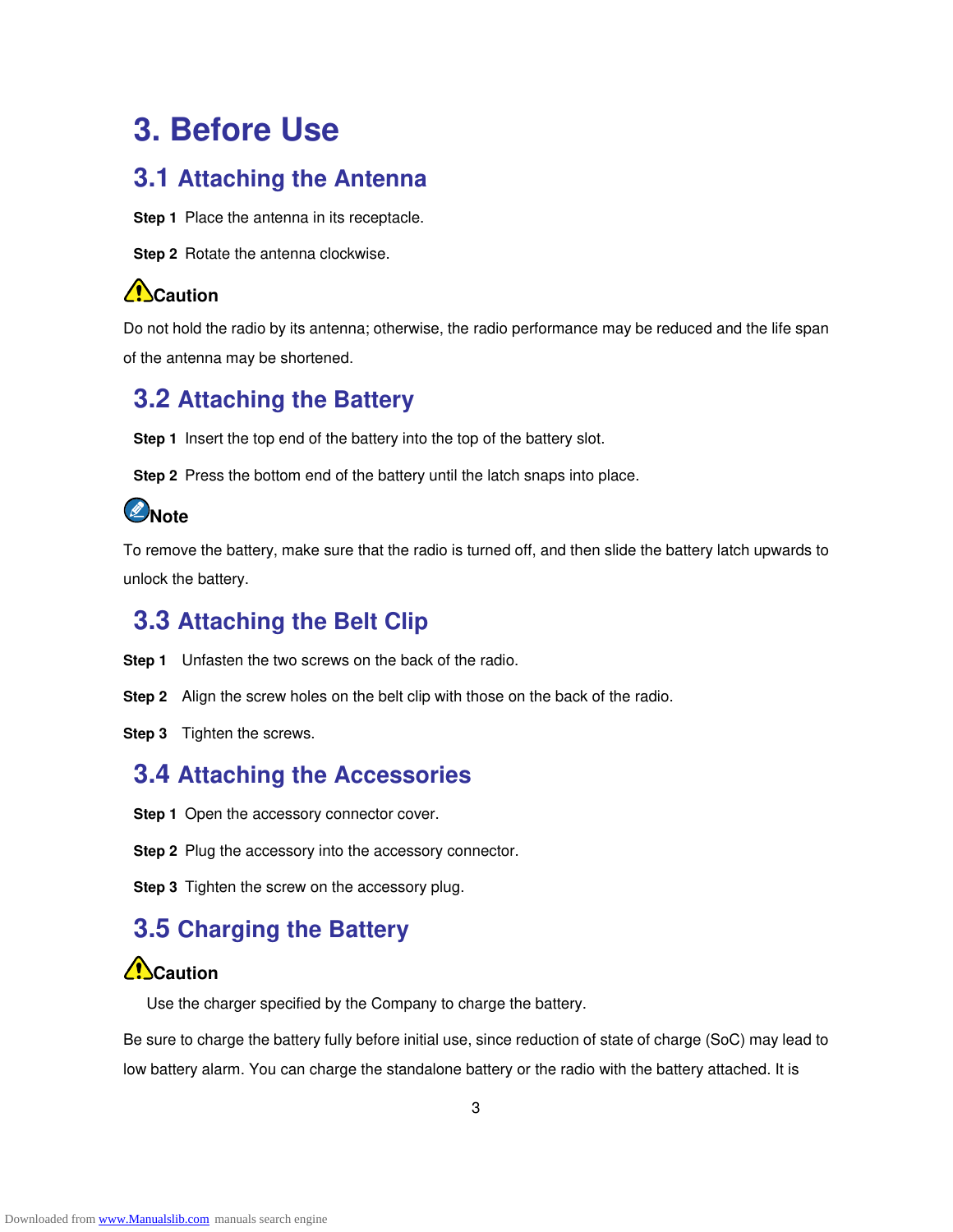recommended that your radio remain powered off during charging.



The LED indicator on the charger shows the charging status. For details, see the following table.

| <b>LED Indicator</b> | <b>Charging Status</b>                                |
|----------------------|-------------------------------------------------------|
| Glows green          | The battery is inserted incorrectly or fully charged. |
| Glows red            | The battery is charging.                              |
| Glows orange         | The battery is charged to 85% or above.               |

### **3.6 Checking the Battery Power**

You can check the current battery power by holding down the **Battery Power Indicator** key programmed by your dealer, and release the key to exit. The following table lists battery power indications:

| <b>LED Indicator</b> | <b>Alert Tone</b> | <b>Battery Power</b>                    |
|----------------------|-------------------|-----------------------------------------|
| Glows green          | Three beeps       | High                                    |
| Glows orange         | Two beeps         | Medium                                  |
| Glows red            | One beep          | Low                                     |
| Flashes red          | Low battery tone  | Under the low battery threshold. Please |
|                      |                   | recharge or replace the battery.        |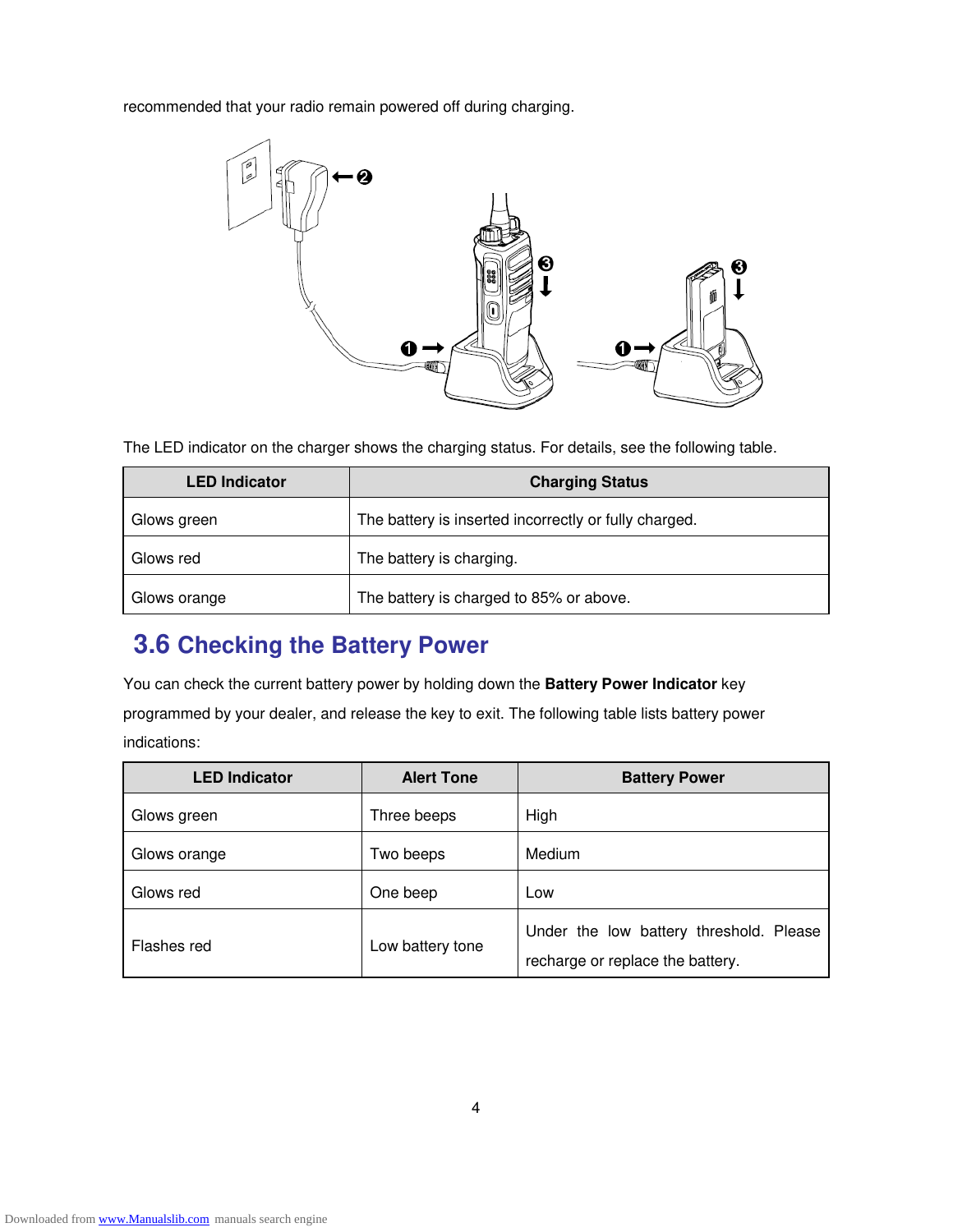# **4. Basic Operations**

| If you want to     | Do this                                                                |
|--------------------|------------------------------------------------------------------------|
| Turn on the radio  | Rotate the On-Off/Volume Control knob clockwise.                       |
| Turn off the radio | Rotate the On-Off/Volume Control knob counterclockwise.                |
| Increase/Decrease  | Rotate the On-Off/Volume Control knob clockwise/counterclockwise after |
| the volume         | turning on the radio.                                                  |
| Select a channel   | Rotate the Channel Selector knob.                                      |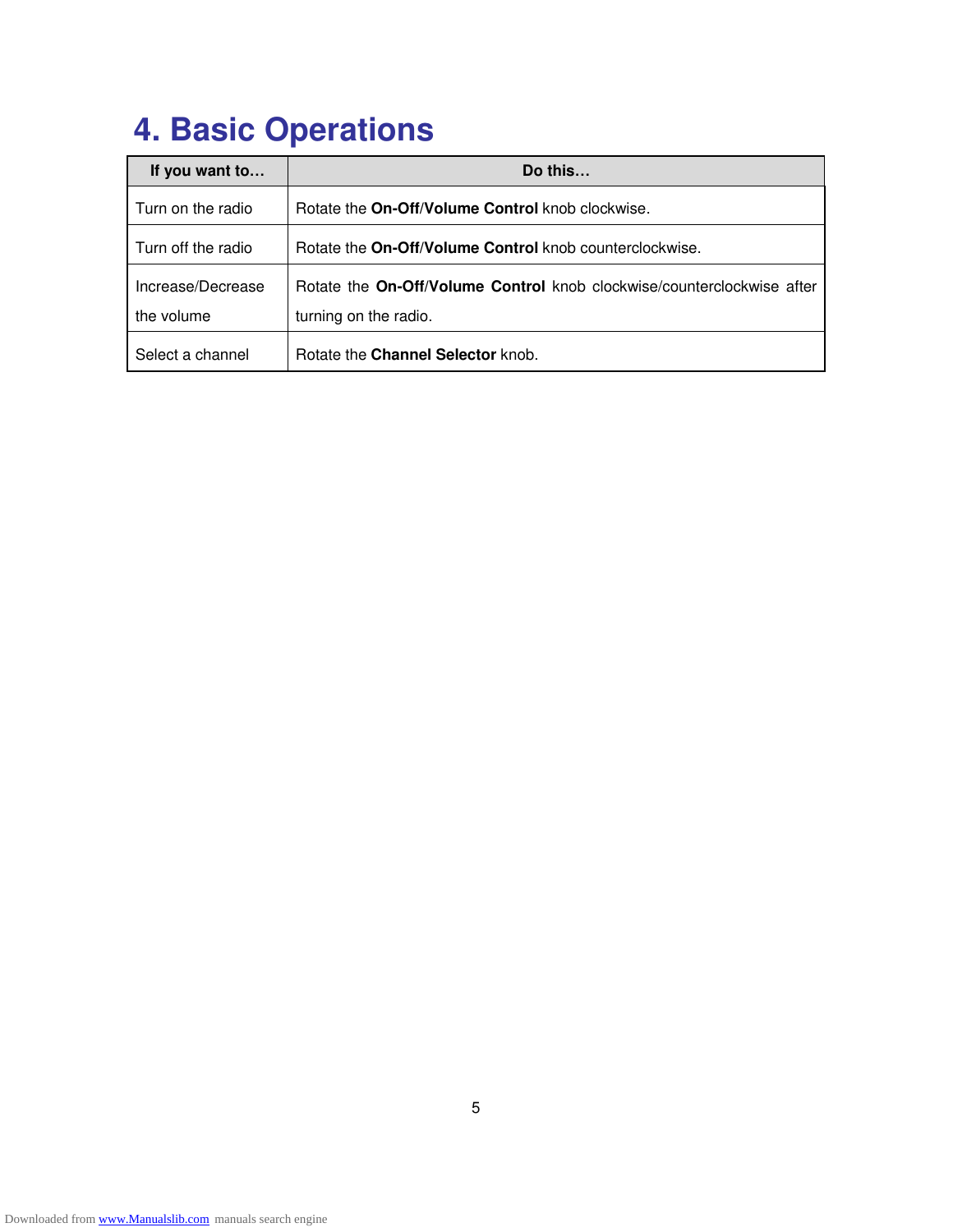# **5. Call Services**

#### **5.1 Call on Digital Channel**

On the digital channel, you can initiate or respond to a group call or private call. A group call is a call from an individual user to a group of users. A private call is a call from an individual user to another individual user.

#### **5.1.1 Initiating a Call**

**Step 1** Select the required channel.

**Step 2** Hold the radio vertically 2.5 to 5 cm from your mouth.

**Step 3** Hold down the **PTT** key and speak when the radio is in standby mode.

#### **5.1.2 Receiving and Responding to a Call**

When receiving a call, you can listen to it without any operation. You can hold down the **PTT** key to respond within the preset time period.

## **5.2 Call on Analog Channel (Without Signaling)**

A call on analog channel is from an individual user to all users on the channel. The operations are the same as the call on digital channel.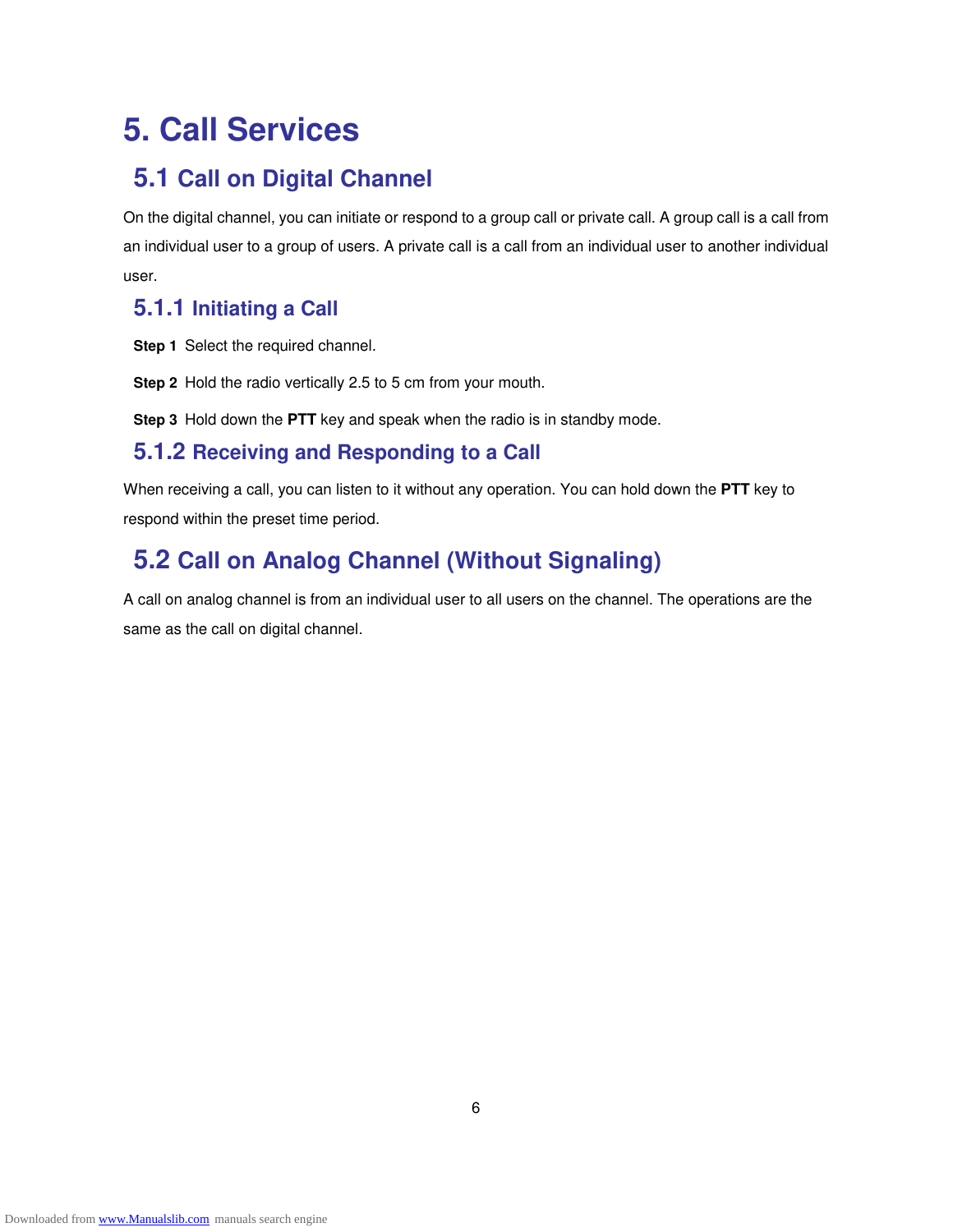# **6. Optional Features**

The following features need to be programmed by your dealer. Please contact your dealer for detailed operations.

| <b>Type</b>       | <b>Feature</b>                   | <b>Description</b>                                                                                                                     |  |
|-------------------|----------------------------------|----------------------------------------------------------------------------------------------------------------------------------------|--|
| Radio<br>Feature  | Zone                             | Allows you to select a zone. The radio supports up to 3 zones, with a<br>maximum of 16 channels per zone.                              |  |
|                   | Power Level                      | Allows you to switch the transmit power level between high and low.                                                                    |  |
|                   | Scan                             | Allows the radio to scan all channels in the scan list programmed for<br>the current channel.                                          |  |
|                   | <b>Emergency Alarm</b>           | Allows you to initiate an emergency alarm or call at any time to ask for<br>help in case of emergencies.                               |  |
|                   | Voice Operated<br>Transmit (VOX) | Allows you to enjoy hands-free communication with the dedicated<br>VOX earpiece.                                                       |  |
|                   | <b>Busy Channel</b><br>Lockout   | Prevents the radio from transmitting on a busy channel.                                                                                |  |
|                   | Time-out Timer<br>(TOT)          | Terminates transmission when the preset time period expires.                                                                           |  |
|                   | <b>Battery Save</b>              | Allows the radio to automatically enter the battery save mode when<br>detecting no activity or operation within a certain time period. |  |
| Digital           | One Touch Call                   | Allows you to press one key to call the predefined private or group<br>contact.                                                        |  |
| Feature           | All Call                         | Allows you to initiate a call to all users on the channel.                                                                             |  |
|                   | <b>TDMA Direct Mode</b>          | Allows the radio to operate on a channel with two time slots.                                                                          |  |
| Analog<br>Feature | Squelch Off                      | Allows the radio's speaker to always keep unmuted.                                                                                     |  |
|                   | Squelch Level                    | Allows you to adjust the squelch threshold required for the radio to<br>unmute.                                                        |  |
|                   | Monitor                          | Allows the radio to monitor activities on the channel.                                                                                 |  |
|                   | CTCSS/CDCSS                      | Allows you to prevent unwanted calls on the same frequency.                                                                            |  |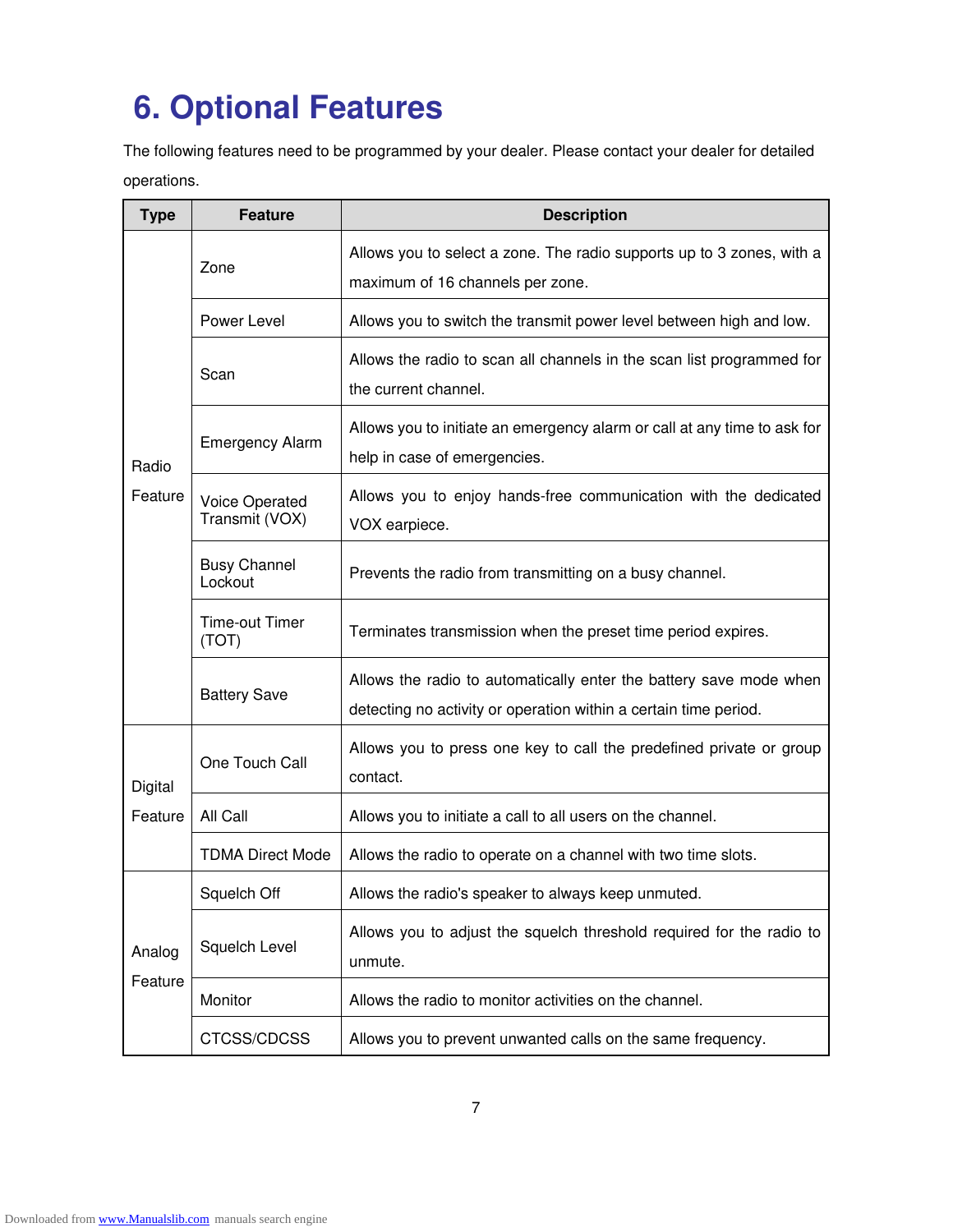# **7. Troubleshooting**

| Phenomena                                                                              | <b>Analysis</b>                                                                               | <b>Solution</b>                                                                        |  |
|----------------------------------------------------------------------------------------|-----------------------------------------------------------------------------------------------|----------------------------------------------------------------------------------------|--|
|                                                                                        | The battery may be installed<br>improperly.                                                   | Remove and reattach the battery.                                                       |  |
| The radio cannot                                                                       | The battery power may run out.                                                                | Recharge or replace the battery.                                                       |  |
| be turned on.                                                                          | The battery may suffer from<br>poor contact caused by dirtied<br>or damaged battery contacts. | Clean the battery contacts or replace the<br>battery.                                  |  |
| During<br>receiving,<br>the voice is weak,<br>discontinuous<br>or<br>totally inactive. | The battery voltage may be<br>low.                                                            | Recharge or replace the battery.                                                       |  |
|                                                                                        | The volume level may be low.                                                                  | Increase the volume by rotating the Volume<br>Control Knob.                            |  |
|                                                                                        | The antenna may get loose or<br>may be installed improperly.                                  | Turn off the radio, and remove and reattach<br>the antenna.                            |  |
|                                                                                        | The speaker may be blocked.                                                                   | Clean the surface of the speaker.                                                      |  |
| You<br>cannot<br>communicate with<br>other<br>group<br>members.                        | The frequency or signaling may<br>be inconsistent with that of<br>other members.              | Set your TX/RX frequency and signaling to the<br>same as those of other members.       |  |
|                                                                                        | The channel type (digital or<br>analog)<br>may<br>be<br>set<br>inconsistently.                | Make sure all members are on the same<br>digital or analog channel.                    |  |
|                                                                                        | You may be too far away from<br>other members.                                                | Move towards other members.                                                            |  |
| Irrelevant voices or<br>noise is heard on<br>the channel.                              | You may be interrupted by<br>radios<br>using<br>the<br>same<br>frequency.                     | Change the frequency, or adjust the squelch<br>level.                                  |  |
|                                                                                        | The radio in analog mode may<br>be set with no signaling.                                     | Set signaling for all radios operating at the<br>same frequency to avoid interference. |  |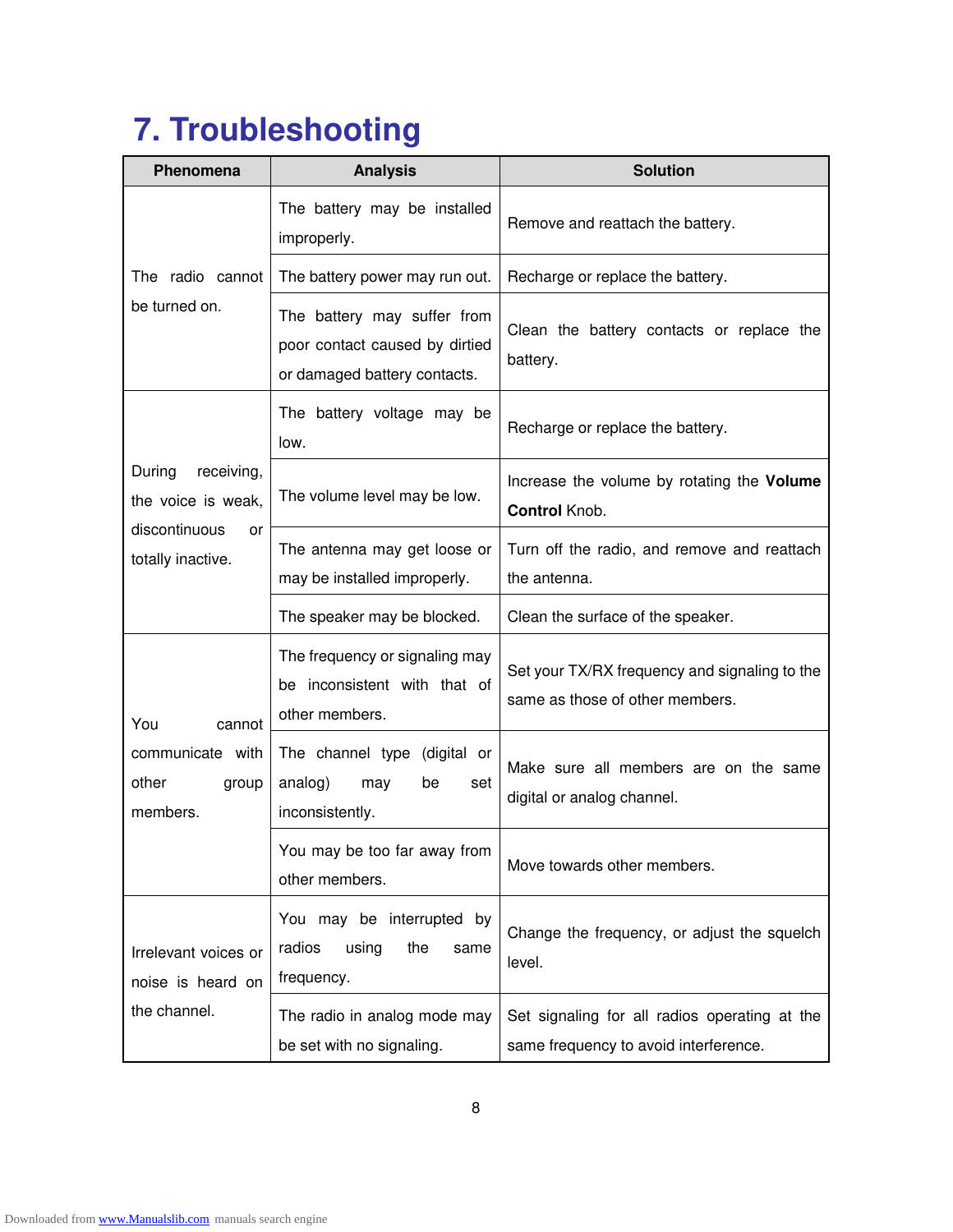| <b>Phenomena</b>             | <b>Analysis</b>                                                                                                                                                                          | <b>Solution</b>                                                       |
|------------------------------|------------------------------------------------------------------------------------------------------------------------------------------------------------------------------------------|-----------------------------------------------------------------------|
| The<br>noise is too<br>loud. | You may be too far away from<br>other members.                                                                                                                                           | Move towards other members.                                           |
|                              | You<br>locate<br>in.<br>may<br>an<br>unfavorable<br>position.<br>For<br>example, your communication<br>be blocked by high<br>may<br>buildings or frustrated in the<br>underground areas. | Move to an open and flat area, and restart the<br>radio to try again. |
|                              | You may suffer from external<br>disturbance<br>(such<br>as<br>electromagnetic interference).                                                                                             | Stay away from equipment that may cause<br>interference.              |

If the above solutions cannot fix your problems, or you may have some other queries, please contact us or your local dealer for more technical support.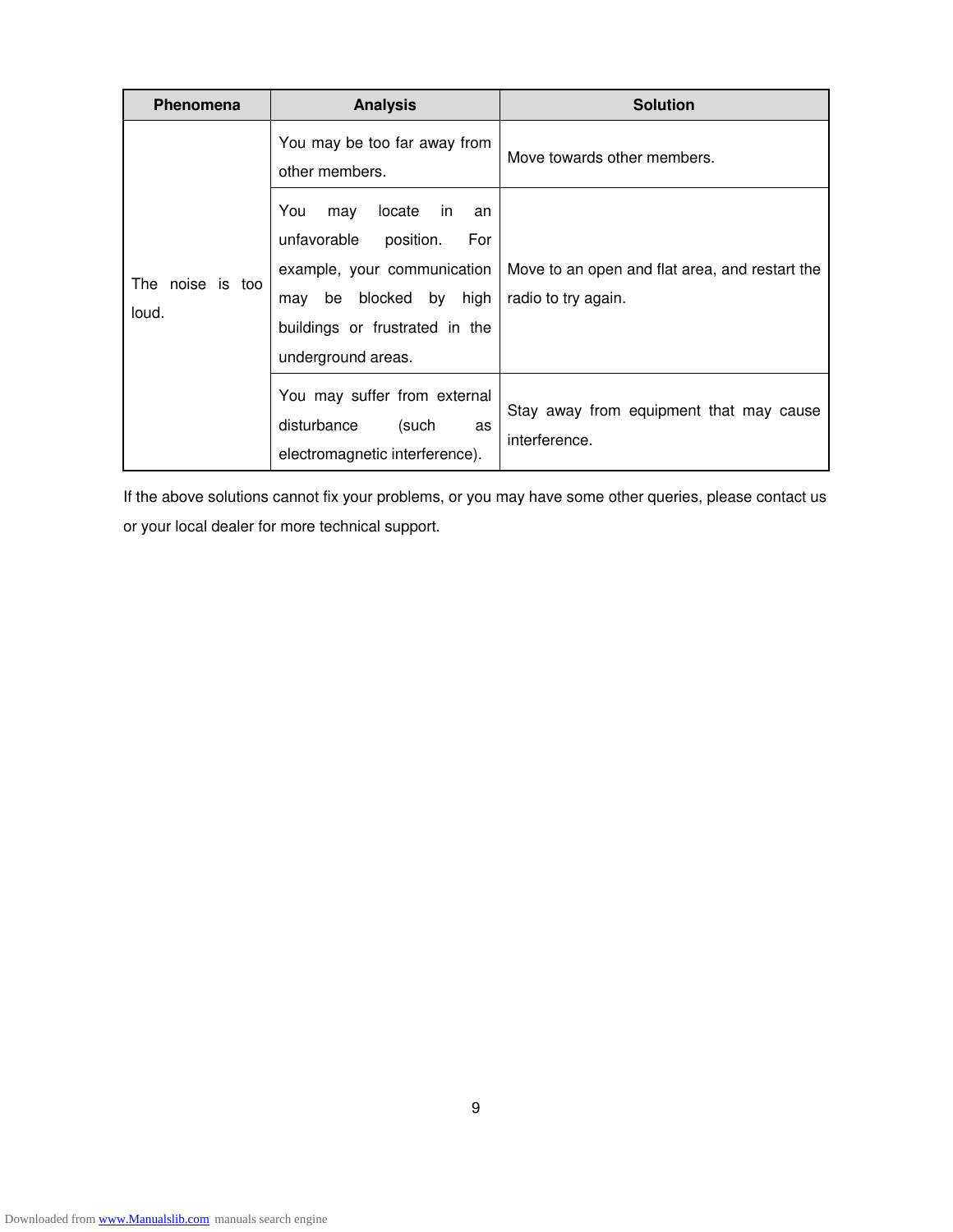# **8. Care and Cleaning**

To guarantee optimal performance as well as a long service life of the product, please follow the tips below.

#### **Product Care**

- $\bullet$  Do not pierce or scrape the product.
- Keep the product far away from substances that can corrode the circuit.
- $\bullet$  Do not hold the product by its antenna or earpiece cable.
- Close the accessory connector cover when no accessory is in use.

#### **Product Cleaning**

#### **Caution**

Turn off the product and remove the battery before cleaning.

- Clean up the dust and fine particles on the product surface and charging piece with a clean and dry lint-free cloth or a brush regularly.
- Use neutral cleanser and a non-woven fabric to clean the keys, knobs and front case after long-time use. Do not use chemical preparations such as stain removers, alcohol, sprays or oil preparations, so as to avoid surface case damage.
- $\bullet$  Make sure the product is completely dry before use.